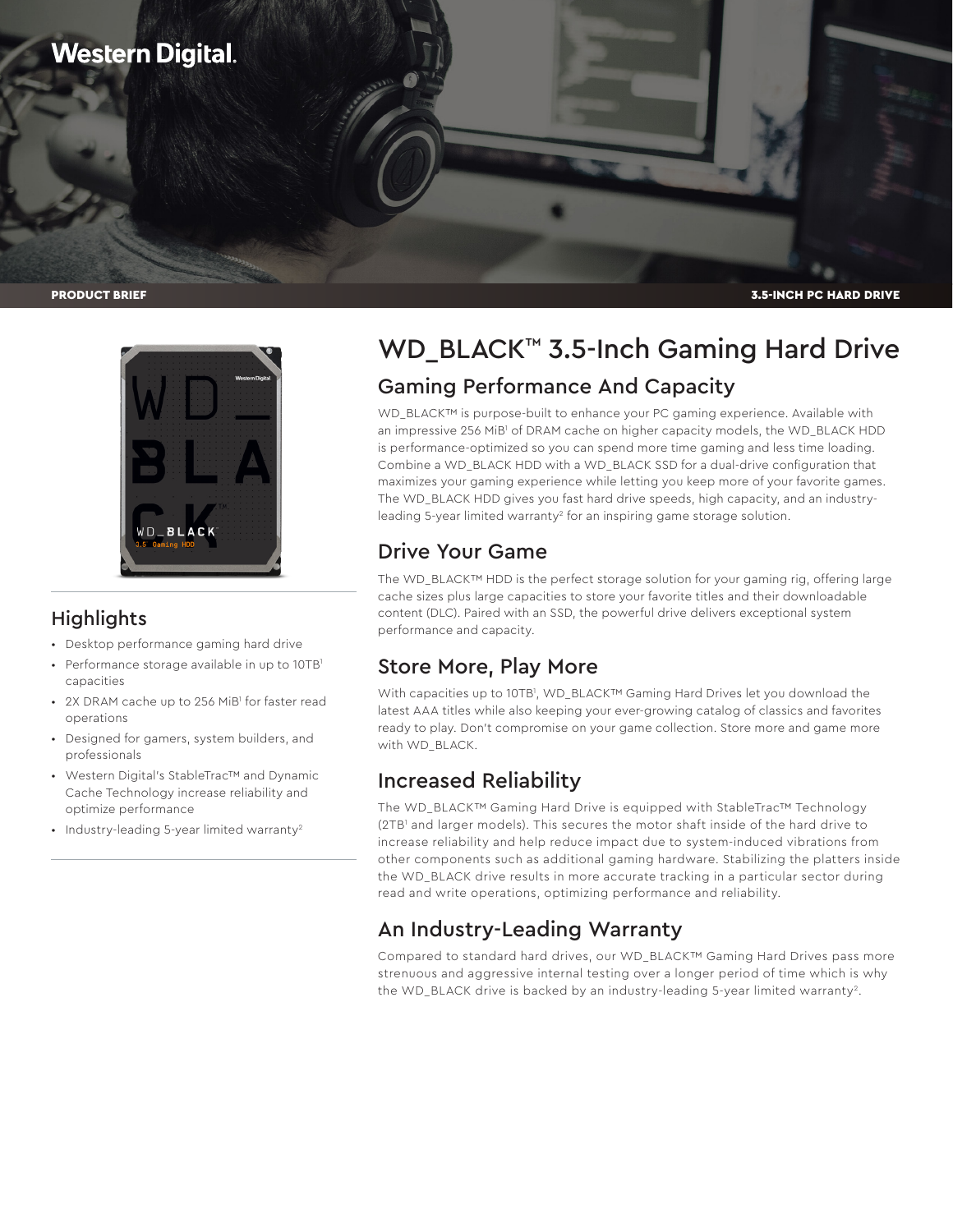# WD\_BLACK<sup>™</sup> 3.5-Inch Gaming Hard Drive

#### PRODUCT BRIEF

### Specifications

|                                                                                              | 10TB                 | 8TB                  | 8TB                  | 6TB                  | 6TB                  |
|----------------------------------------------------------------------------------------------|----------------------|----------------------|----------------------|----------------------|----------------------|
| Model Number <sup>3</sup>                                                                    | WD101FZBX            | WD8001FZBX           | WD8002FZWX           | WD6004FZWX           | WD6003FZBX           |
| Recording technology                                                                         | <b>CMR</b>           | <b>CMR</b>           | <b>CMR</b>           | <b>CMR</b>           | <b>CMR</b>           |
| Formatted capacity <sup>1</sup>                                                              | 10TB                 | 8TB                  | 8TB                  | 6TB                  | 6TB                  |
| Form factor                                                                                  | $3.5$ -inch          | $3.5$ -inch          | $3.5$ -inch          | $3.5$ -inch          | $3.5$ -inch          |
| Advanced Format (AF)                                                                         | Yes                  | Yes                  | Yes                  | Yes                  | Yes                  |
| RoHS compliant <sup>4</sup>                                                                  | Yes                  | Yes                  | Yes                  | Yes                  | Yes                  |
| Performance                                                                                  |                      |                      |                      |                      |                      |
| Interface transfer rate (max)<br>Buffer to host<br>Host to/from drive (sustained)            | $6$ Gb/s<br>263 MB/s | $6$ Gb/s<br>263 MB/s | $6$ Gb/s<br>238 MB/s | $6$ Gb/s<br>229 MB/s | $6$ Gb/s<br>227 MB/s |
| Cache (MiB) <sup>1</sup>                                                                     | 256                  | 256                  | 128                  | 128                  | 256                  |
| Performance class                                                                            | 7200 RPM             | 7200 RPM             | 7200 RPM             | 7200 RPM             | 7200 RPM             |
| Reliability/Data Integrity                                                                   |                      |                      |                      |                      |                      |
| Load/unload cycles <sup>5</sup>                                                              | 300,000              | 300,000              | 300,000              | 300,000              | 300,000              |
| Non-recoverable read errors<br>per bits read                                                 | $<$ 1 in 10 $14$     | $<$ 1 in 10^14       | $<$ 1 in 10 $14$     | $<$ 1 in 10^14       | $<$ 1 in 10^14       |
| Limited warranty (years) <sup>2</sup>                                                        | 5                    | 5                    | 5                    | 5                    | 5                    |
| Power Management <sup>6</sup>                                                                |                      |                      |                      |                      |                      |
| Average power requirements (W)<br>Read/Write<br>Idle<br>Standby and Sleep                    | 8.4<br>4.6<br>0.5    | 8.2<br>4.6<br>0.45   | 8.7<br>7.9<br>0.29   | 8.7<br>7.9<br>0.29   | 9.1<br>7.1<br>1.0    |
| Environmental Specifications7                                                                |                      |                      |                      |                      |                      |
| Temperature (°C)<br>Operating<br>Non-operating                                               | 5 to 55<br>-40 to 70 | 5 to 55<br>-40 to 70 | 5 to 55<br>-40 to 70 | 5 to 55<br>-40 to 70 | 5 to 55<br>-40 to 70 |
| Shock (Gs)<br>Operating (2 ms, read/write)<br>Operating (2 ms, read)<br>Non-operating (2 ms) | 30<br>70<br>250      | 30<br>70<br>250      | 30<br>70<br>250      | 30<br>70<br>300      | 30<br>70<br>300      |
| Acoustics (dBA) <sup>8</sup><br>Idle<br>Seek (average)                                       | 34<br>38             | 29<br>36             | 28<br>34             | 28<br>34             | 29<br>36             |
| <b>Physical Dimensions</b>                                                                   |                      |                      |                      |                      |                      |
| Height (in./mm, max)                                                                         | 1.028/26.1           | 1.028/26.1           | 1.028/26.1           | 1.028/26.1           | 1.028/26.1           |
| Length (in./mm, max)                                                                         | 5.787/147            | 5.787/147            | 5.787/147            | 5.787/147            | 5.787/147            |
| Width (in./mm, $\pm$ .01 in.)                                                                | 4/101.6              | 4/101.6              | 4/101.6              | 4/101.6              | 4/101.6              |
| Weight (lb/kg)                                                                               | 1.65/0.75            | 1.58/0.72            | 1.65/0.75            | 1.65/0.75            | $1.58/0.72 \pm 3\%$  |
|                                                                                              |                      |                      |                      |                      |                      |

Specifications subject to change without notice.

1 As used for storage capacity, 1GB = one billion bytes and 1TB = one trillion bytes. Actual user capacity may be less depending on operating environment. Memory capacity for cache is indicated in mebibytes (MiB) and one MiB is equal to 1,048,576 bytes.

2 See http://support.wd.com/warranty for regional specific warranty details.

3 Not all products may be available in all regions of the world.

4 This drive is in compliance with the European Union Directive 2011/65/EU and Directive (EU) 2015/863 on the restriction of the use of certain hazardous substances in electrical and electronic equipment.

5 Controlled unload at ambient condition.

6 Power measurements at room-ambient temperature.

7 No non-recoverable errors during operating tests or after non-operating tests.

<sup>8</sup> Sound power level.